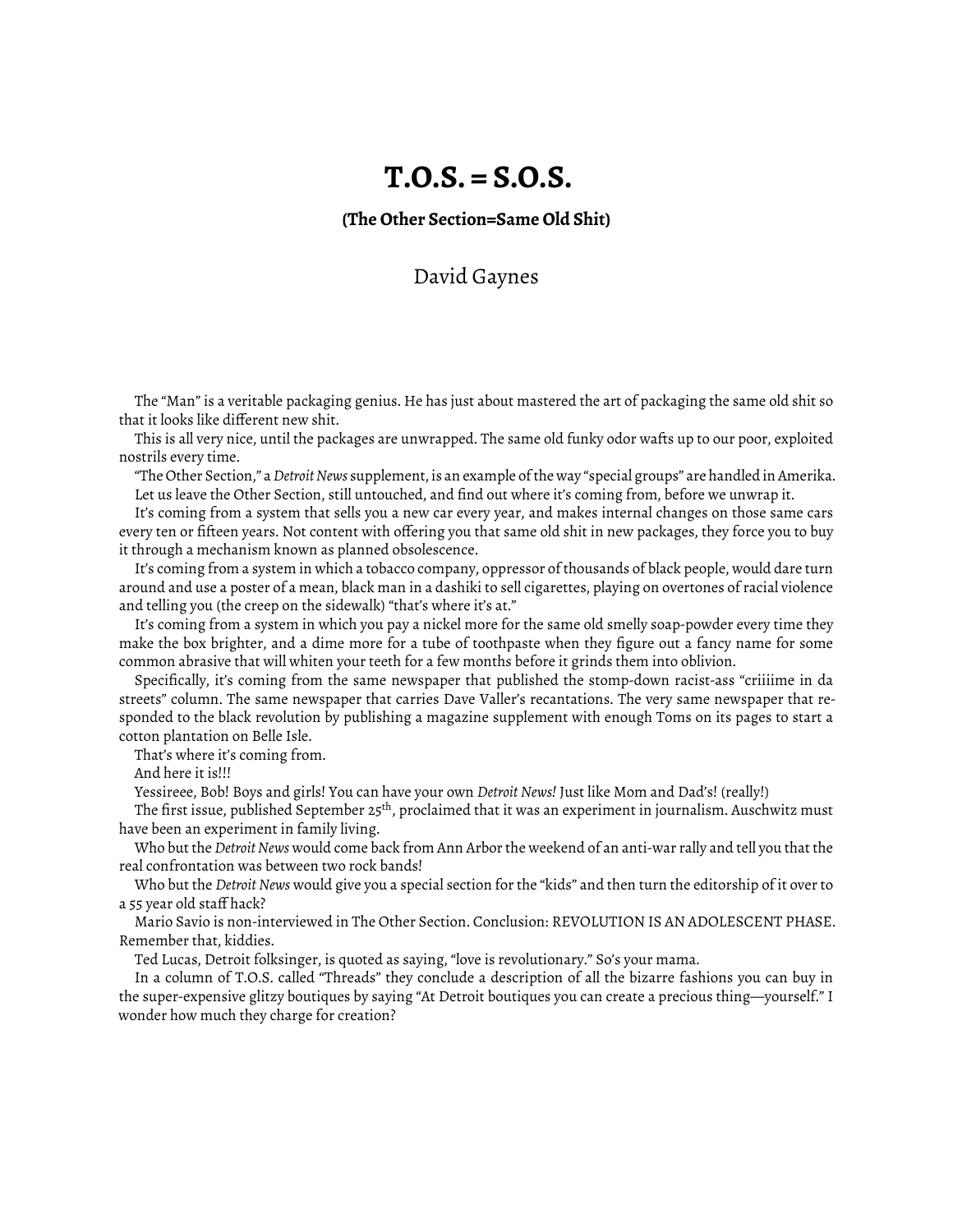And on and on. The Other Section is the *Detroit News*, aimed slightly (having picked up a few "hip" words here and there) at today's youth.

You have to read The Other Section. Once. Read it because it exists, and other people read it. Read it to check out one more trick the Man has up his empty sleeve.

BUT FOR GOD'S SAKE, DON'T BUY IT! Rip the motherfucker off!